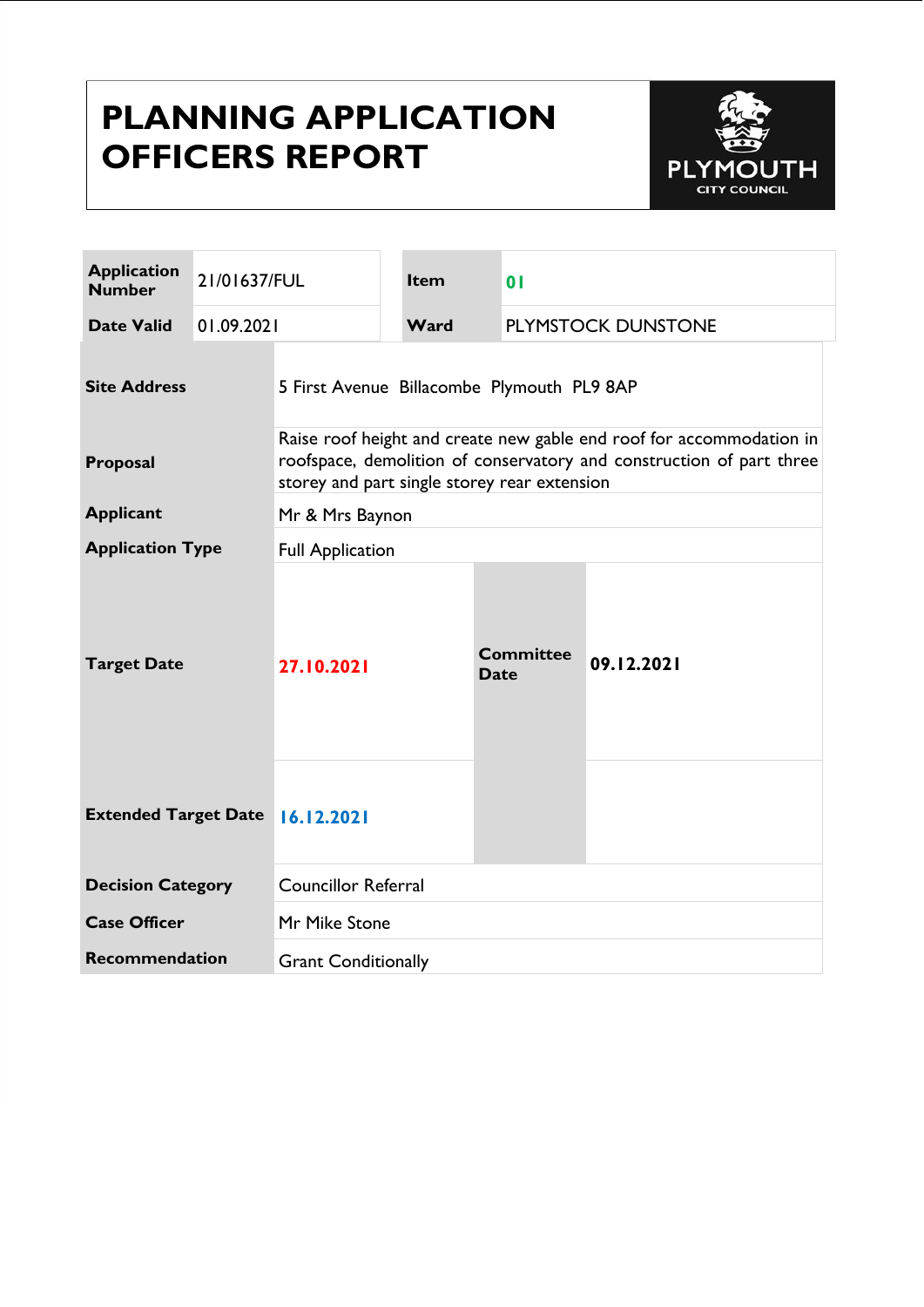

#### **This application comes before the Planning Committee after being called in by Cllr Churchill.**

## **1. Description of Site**

Number 5 First Avenue is a detached bungalow with a hipped roof and a small rear extension covering roughly a third of the width of the bungalow. Next to the rear extension is a large conservatory with a glass pitched roof. Ground levels fall away steeply from front to back and the conservatory and the rear extension have significant underbuilds, the conservatory has a narrow wooden terrace behind it with a flight of external steps leading down to the long back garden. Below the conservatory is an area of raised decking. The property has a long back garden of over 25 metres and beyond that is an area of greenspace with mature trees screening the development behind.

First Avenue is a cul-de-sac accessed from Colesdown Hill and is in the Elburton and Dunstone Neighbourhood. The majority of properties on the same side of the street as the subject property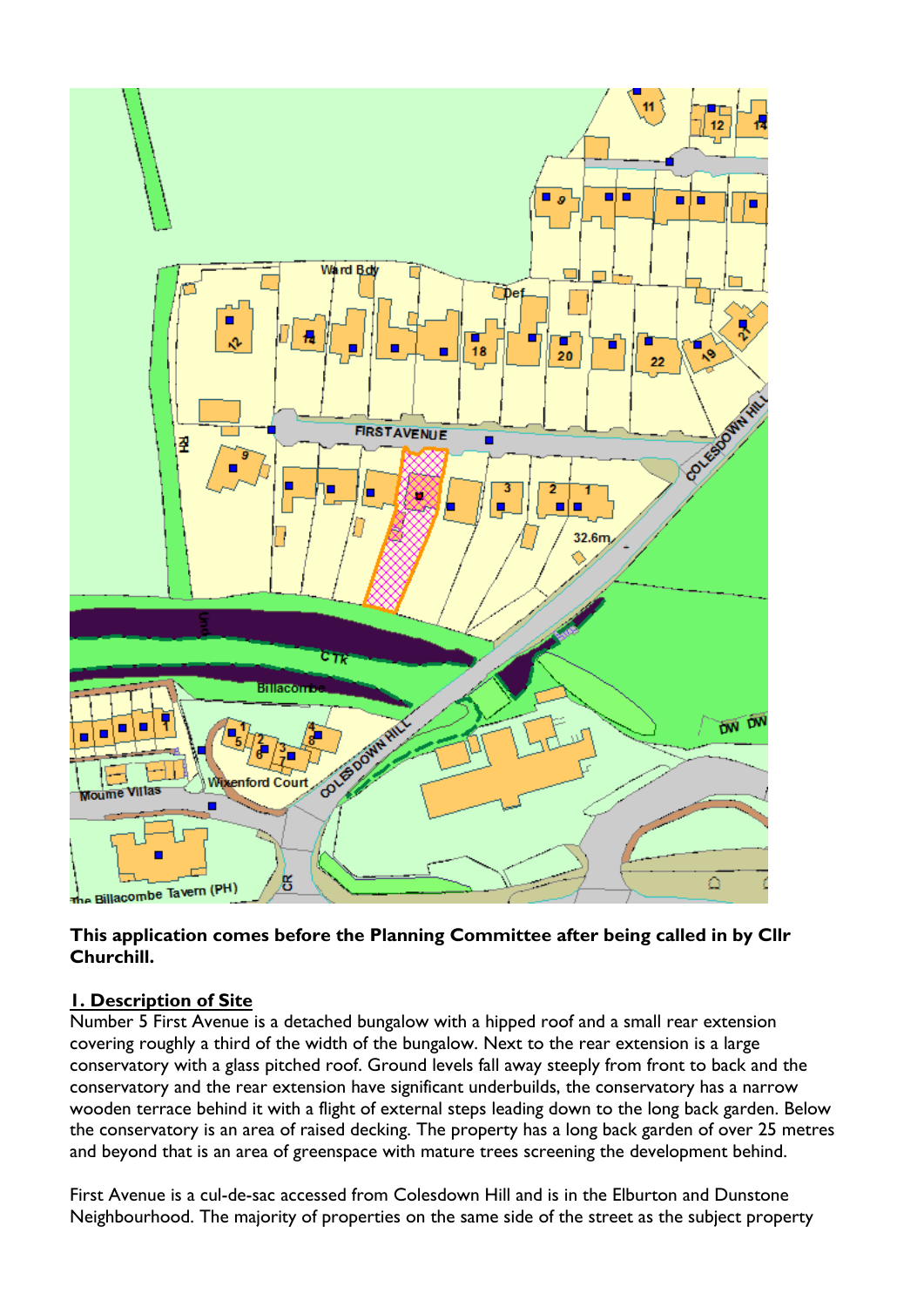are of very similar appearance, being detached bungalows with hipped roofs and two front bay windows. The exceptions are nos. I and 2, a pair of semis and no. 4 which has a gable front roof, initially refused by the LPA (10/01326/FUL) and only granted on appeal.

## **2. Proposal Description**

Raise roof height and create new gable end roof for accommodation in roofspace, demolition of conservatory and construction of part three storey and part single storey rear extension. The new gable roof would be 6.6 metres high at the front, 600mm higher than the current hipped roof. Eaves height at the front would increase from 2.6 metres to 3.0 metres.

At the rear, the existing conservatory and the back wall of the rear extension would be removed and an extension continuing over two floors and into the roof space constructed. The new build would continue to the location of the back wall of the former conservatory roughly 1 metre beyond the current back wall of the bungalow. The overall length of the property would increase to 13.7 metres.

At the rear there would be an increase in height from 5.7 metres to the top of the extension roof to 9.2 metres to the top of the new gable roof. At the sides the changes would be appear more pronounced with the switch from the hipped main roof and smaller hipped extension roof to the continuous gable roof.

At the rear of the property a new single storey extension would be added. It would be 8 metres wide, 4 metres deep and 2.9 metres high to the flat roof.

#### **3. Pre-application enquiry**

There was no pre-application enquiry with this proposal.

## **4. Relevant planning history**

There is no planning history for the subject property.

#### 4 First Avenue

10/00261/FUL - Single-storey rear extension, formation of rooms in roofspace of extended dwelling with rear first-floor window and side rooflights, and rear external decking area- Granted Conditionally.

10/01326/FUL - Single storey rear extension, formation of rooms in roofspace of extended dwelling, with rear first floor window and side rooflights, and change of front hip to gable, and rear external decking area (revised version of 10/00261/FUL) - Refused, front gable out of keeping. Overturned at appeal.

#### **5. Consultation responses**

None required.

#### **6. Representations**

The application was re-advertised following the submission of amended plans.

At the first consultation stage there were four letters of objection. The letters objected to the application for the following reasons;

- o The raised roof is out of keeping
- o The large front window will result in loss of privacy
- o The proposal is contrary to national and SPD guidance
- o Will result in high levels of overlooking and visual dominance
- o Loss of sunlight
- o Design is out of character with the rest of the street.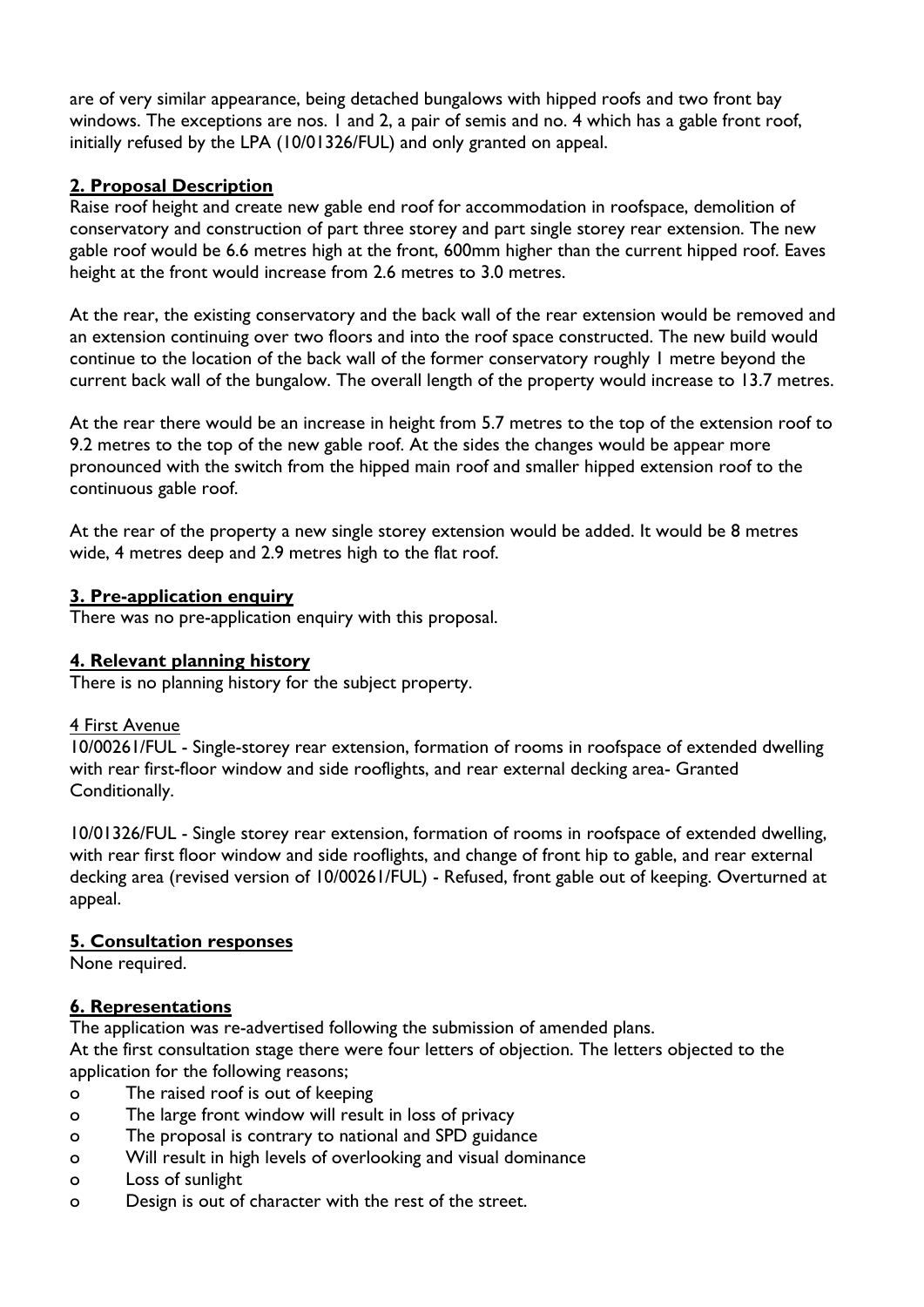At the second consultation there were four letters of objection and one letter of support. The letters of objection reiterated earlier concerns set out in the first consultation. The letter of support says that the proposed gable roof is similar to others is the street and the extension would not result in loss of light, overlooking or overbearing appearance to the neighbouring property, no. 4.

## **7. Relevant Policy Framework**

Section 70 of the 1990 Town and Country Planning Act requires that regard be had to the development plan, any local finance and any other material considerations. Section 38(6) of the 2004 Planning and Compensation Act requires that applications are to be determined in accordance with the development plan unless material considerations indicate otherwise. For the purposes of decision making, as on March 26th 2019, the Plymouth & South West Devon Joint Local Plan 2014 - 2034 is now part of the development plan for Plymouth City Council, South Hams District Council and West Devon Borough Council (other than parts South Hams and West Devon within Dartmoor National Park.

Other material considerations include the policies of the National Planning Policy Framework (NPPF), Planning Practice Guidance (PPG) and National Design Guidance. Additionally, the following planning documents are also material considerations in the determination of the application: The Plymouth and South West Devon Supplementary Planning Document (SPD) (2020).

# **8. Analysis**

1. The relevant policies are: DEV1 (Protecting health and amenity) and DEV20 (Place shaping and the quality of the built environment).

#### 2. Principle of Development

Joint Local Plan policies indicate that the proposal is acceptable in principle.

## 3. Negotiations Undertaken

The original plans submitted were considered unacceptable and the assessment has been based on the amended plans.

## 4. Visual Impact

Officers have considered the visual impact of the development against the guidance in the SPD and consider it acceptable.

5. The subject property is located on the side of the street that is characterised by a row of similar detached bungalows with hipped roofs. The exception to this is the neighbour to the east, no. 4, which has a front gable roof. This was initially refused (10/01326/FUL) but granted on appeal (APP/N1160/D/10/2140663). At the appeal the inspector commented that;

6. "The gable roof is clearly different to the consistent design of the fully hipped short row of old bungalows that straddle the appeal property. However, when carefully viewed in the wider context of First Avenue as a whole, I did not find the gable design to be unacceptable. This is because I did not find the roof to be excessively high or bulky, or to be out of keeping; the fully hipped roof severely limits internal space and scope for alteration; the gable roof does not extend beyond the building line of the front elevation; the bay window design is retained in the front elevation; there is a significant variety of building styles and roof designs in the street where alterations have probably been made to original roof designs; and I found a strong echo between the subject roof and some other houses such as No 12."

7. The application property, unlike no. 4, has a large glazed section in the front upper part of the gable. The case officer does not feel that this feature would have a detrimental impact on the visual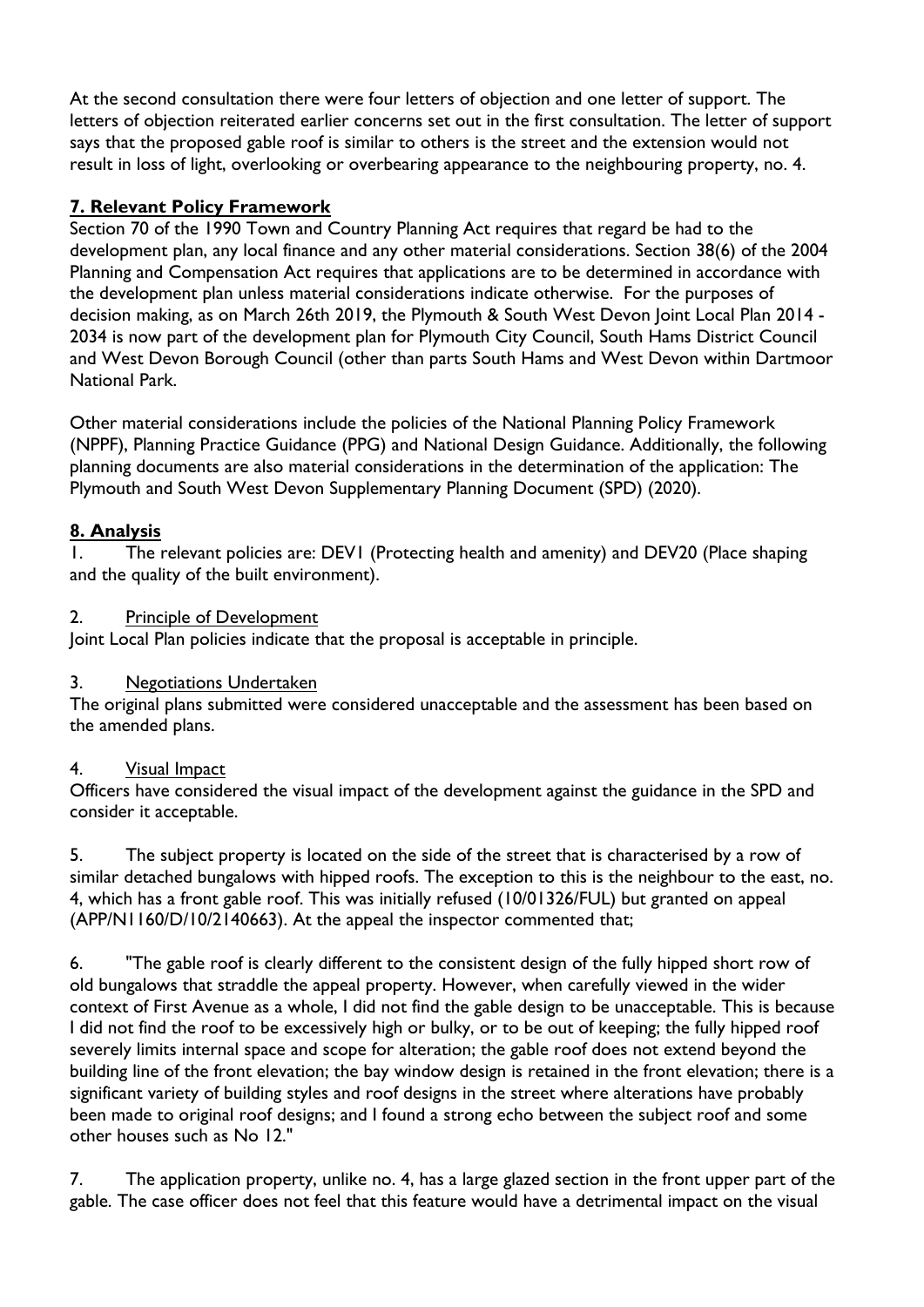quality of the street scene. Based on the appeal precedent, the case officer considers the design of the front gable roof acceptable and to comply with JLP Policy DEV20.

8. Materials would be painted render to match the main house.

## 9. Amenity

Officers have considered the impact on neighbouring amenity against the guidance in the SPD and consider it acceptable.

10. Regarding the proposed gable roof at the front of the property, letters of representation have objected to the potential loss of privacy for neighbours opposite from the large, upper glazed section in the front elevation of the roof.

11. Paragraph 13.19 of the SPD says that;

"Habitable room windows facing directly opposite one another should be a minimum of 21 metres apart for a two-storey development."

12. The submitted Site Location Plan and the council's own Geographical Information System, put the window to window distance at over 30 metres. Additionally, the subject property is set much lower down than neighbouring properties on the opposite side of the road.

13. At the rear, ground levels fall away steeply and there is already considerable mutual overlooking of neighbouring gardens. The elevated, fully glazed conservatory particularly offers views into neighbour's private gardens.

14. Letters of objection have mentioned concerns about increased overlooking. Following negotiations, the design of the upper floor rear window has been amended. The cil of the window was raised up by 770 mm and a section of glass closest to the neighbouring property has been replaced with a fixed panel. A condition requiring the submission of a new planning application for the creation of any further windows in the rear elevation is recommended.

15. The case officer considers that the amended proposal, which will result in the removal of the conservatory and the narrow terrace will help to reduce the level of overlooking and also the perception of overlooking when the conservatory is in use.

16. Letters of objection have referenced the SPD 45 degree guidance and loss of light. The applicants have submitted a site plan to demonstrate the new rear extension would comply with the 45 degree guidance. The rear elevations of properties on this side of First Avenue face south so benefit from the maximum sunlight and daylight.

17. Letters of objection have mentioned overbearing appearance. The case officer considers that the visual orientation of the garden is towards the green space behind. The back of the house will be finished in matching materials and on balance the case officer does not feel the position would be significantly more harmful than with the current conservatory, terrace and decking.

18. A 4 metre deep single storey extension is proposed for the rear of the house. Given the fall in ground levels, the high boundary fence and the presence of a boundary hedge, the case officer does not consider that this would have a harmful impact on neighbour amenity.

19. The extension has a flat roof. The SPD has a presumption against flat roofs but does make exceptions, as in this case, where they are at the rear and help to reduce the impact on neighbours. A condition stating that the flat roof cannot be used as a balcony or roof terrace without the submission of a further planning application is recommended.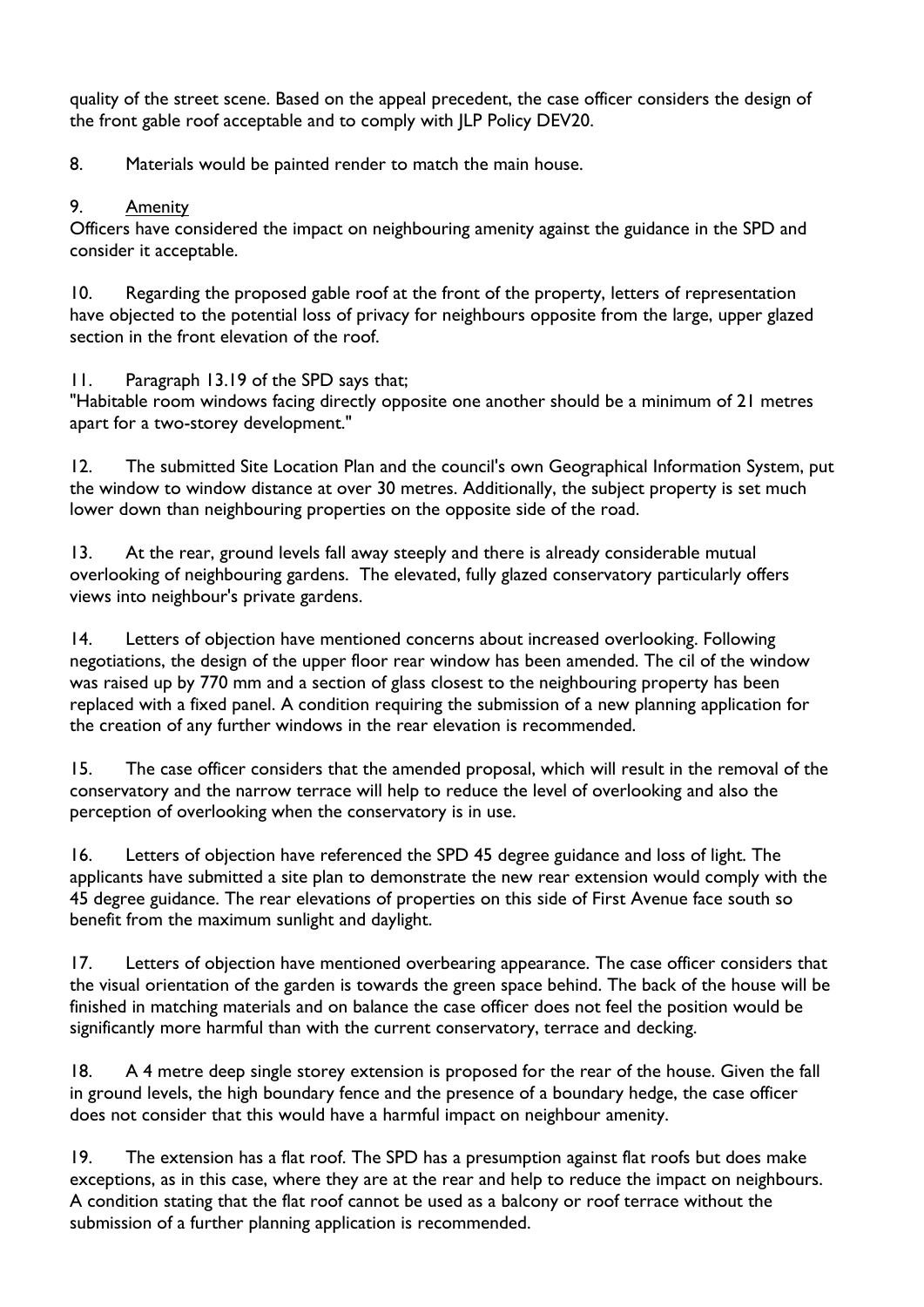20. The extension would be finished in vertical timber cladding. This is not a material found elsewhere in the street, but the case officer considers it acceptable in this rear location. It should be noted that the addition of cladding is also permitted development outside of conservation areas and listed buildings.

21. The case officer considers that the proposal complies with policies DEV1 and DEV20 and is recommend for conditional approval.

## **9. Human Rights**

Human Rights Act - The development has been assessed against the provisions of the Human Rights Act, and in particular Article 1 of the First Protocol and Article 8 of the Act itself. This Act gives further effect to the rights included in the European Convention on Human Rights. In arriving at this recommendation, due regard has been given to the applicant's reasonable development rights and expectations which have been balanced and weighed against the wider community interests, as expressed through third party interests / the Development Plan and Central Government Guidance.

#### **10. Local Finance Considerations**

Not applicable.

## **11. Planning Obligations**

The purpose of planning obligations is to mitigate or compensate for adverse impacts of a development, or to prescribe or secure something that is needed to make the development acceptable in planning terms. Planning obligations can only lawfully constitute a reason for granting planning permission where the three statutory tests of Regulation 122 of the CIL Regulations 2010 are met.

No planning obligations have been sought in respect of this application.

#### **12. Equalities and Diversities**

This planning application has had due regard to Section 149 of the Equality Act with regard to the Public Sector Equality Duty and has concluded that the application does not cause discrimination on the grounds of gender, race and disability.

#### **13. Conclusions and Reasons for Decision**

Officers have taken account of the NPPF and S38(6) of the Planning and Compulsory Purchase Act 2004 and concluded that the proposal is acceptable and accords with policies DEV1 and DEV20 and national guidance. The application is recommended for approval.

#### **14. Recommendation**

In respect of the application dated 01.09.2021 it is recommended to Grant Conditionally.

## **15. Conditions / Reasons**

The development hereby permitted shall be carried out in accordance with the following approved plans:

## 1 **CONDITION: APPROVED PLANS**

Site Location 169 001 Rev 1 received 31/08/21 Roof Plan (Proposed) 169\_011 Rev 5 received 29/10/21 Site Layout Plan (Proposed) 169\_008 Rev 4 received 29/10/21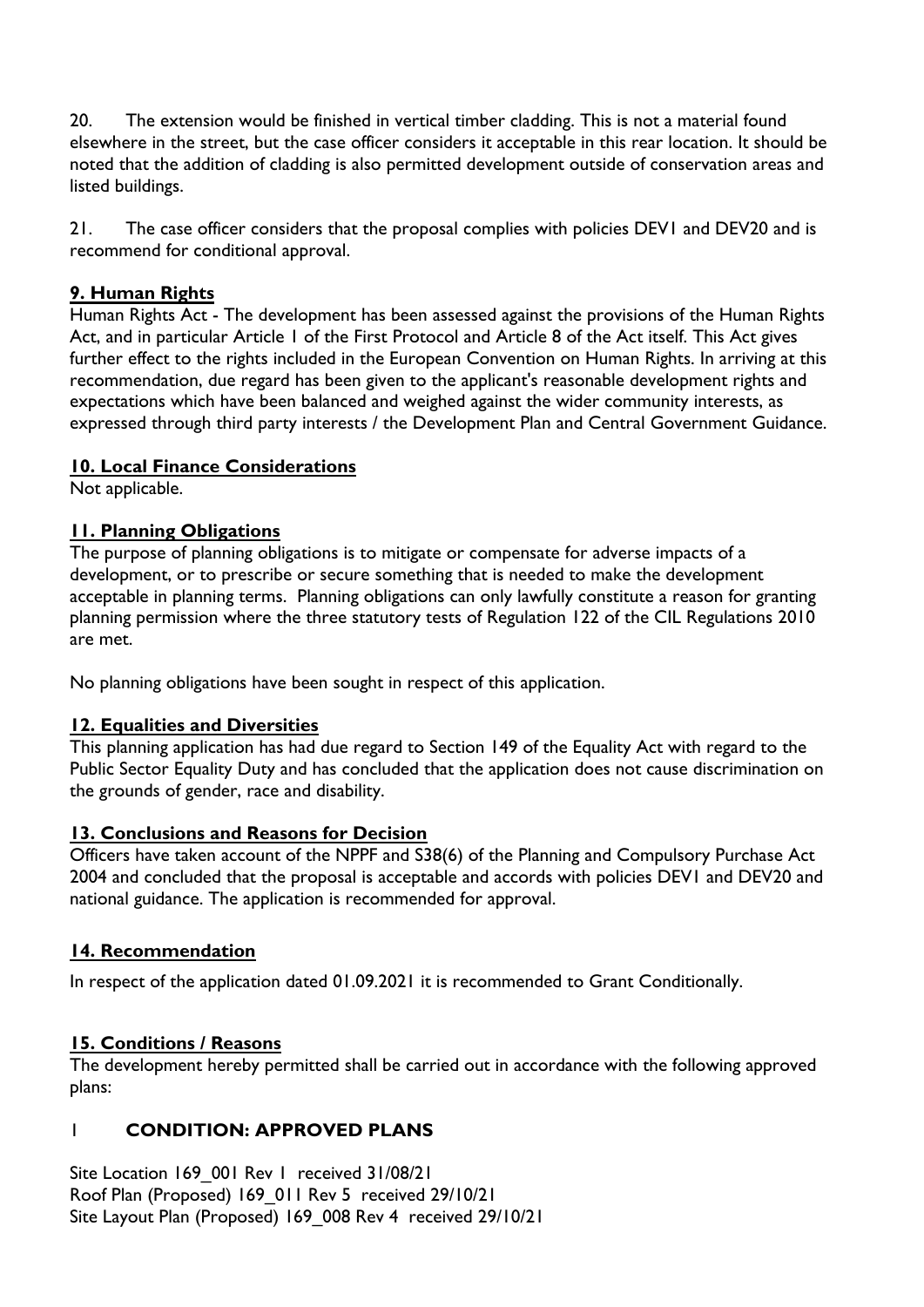GF GA Plan (Proposed) 169\_009 Rev 5 received 29/10/21 FF GA Plan (Proposed) 169\_010 Rev 4 received 29/10/21 Elevations (Proposed) 169\_012 Rev 5 received 29/10/21 Building Section (Proposed) 169\_013 Rev 5 received 29/10/21 LGF GA Plan (Proposed) 169\_014 Rev 5 received 29/10/21

## Reason:

For the avoidance of doubt and in the interests of good planning, in accordance with the Plymouth & South West Devon Joint Local Plan 2014–2034 (2019).

# 2 **CONDITION: COMMENCE WITHIN 3 YEARS**

The development hereby permitted shall be begun before the expiration of three years beginning from the date of this permission.

Reason:

To comply with Section 51 of the Planning & Compulsory Purchase Act 2004.

## 3 **CONDITION: MATCHING MATERIALS**

The materials to be used in the construction of the external surfaces of the multi-storey extension to the main house hereby permitted shall match those used in the existing building.

Reason:

To ensure that the materials used are in keeping with the appearance of the existing building and the character of the area in accordance with DEV10 of the Plymouth and South West Devon Joint Local Plan (2014-2034) 2019 and the National Planning Policy Framework.

## 4 **CONDITION: NO FURTHER WINDOWS**

No additional windows or openings shall be inserted into the rear elevation of the main house without the grant of a further specific permission from the Local Planning Authority.

Reason:

In order to protect the privacy enjoyed by the occupiers of the adjacent dwelling in accordance with Policy DEV1 of the Plymouth and South West Devon Joint Local Plan (2014-2034) 2019.

## 5 **CONDITION: ROOF AREA USE RESTRICTION**

The roof area of the extension hereby permitted shall not be used as a balcony, roof garden or similar amenity area without the grant of a further specific permission from the Local Planning Authority.

Reason:

In order to protect the privacy enjoyed by the occupiers of the adjacent dwelling in accordance with Policy DEV1 of the Plymouth and South West Devon Joint Local Plan (2014-2034) 2019.

## 6 **CONDITION: ECOLOGICAL MITIGATION**

To promote biodiversity, the applicant shall provide for the installation of 2 no. enclosed bird bricks or bat boxes, within the east or west elevations of the building.